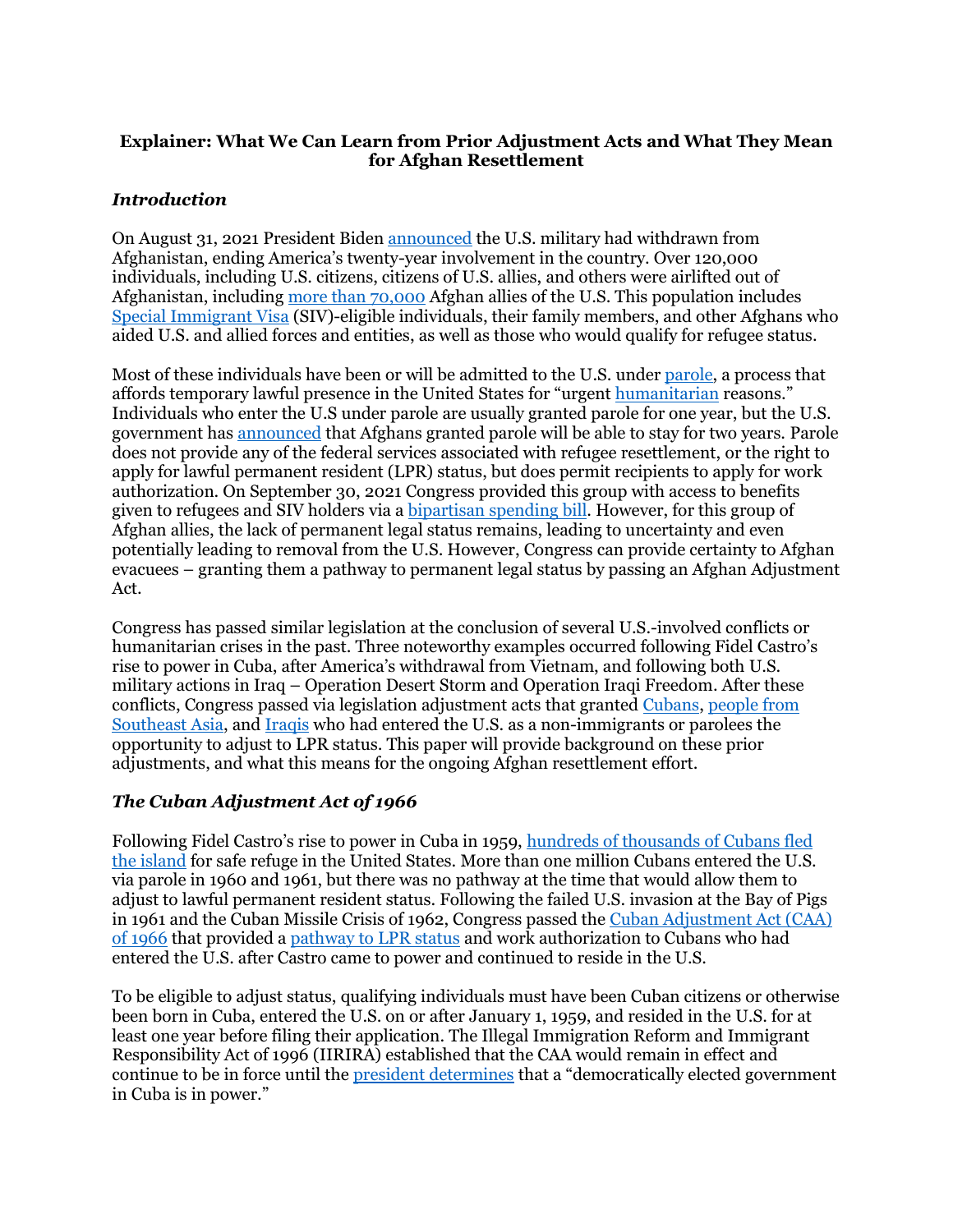In addition, Cubans wishing to adjust their status under the CAA [must be admissible to the U.S.](https://sgp.fas.org/crs/row/R44714.pdf) However, the [usual bars to adjustment do not apply to Cubans,](https://cliniclegal.org/resources/humanitarian-relief/seven-things-you-should-know-about-cuban-adjustment) regardless of whether they were [inspected upon arrival](https://www.justice.gov/eoir/page/file/1028571/download) in the U.S., or not.

The CAA differentiates between principal and dependent applicants for adjustment of status. Usually, the principal applicant, as head of the family, must submit all the [necessary](https://www.uscis.gov/green-card/green-card-eligibility/green-card-for-a-cuban-native-or-citizen)  [information](https://www.uscis.gov/green-card/green-card-eligibility/green-card-for-a-cuban-native-or-citizen) for adjustment of status, including a copy of a Cuban identification document and other evidence of Cuban citizenship or Cuban birth. The principal's spouse and minor children ca[n also apply for an adjustment of status,](https://cliniclegal.org/resources/humanitarian-relief/seven-things-you-should-know-about-cuban-adjustment) although different rules apply to them. For example, dependents do not have to be Cuban citizens or have been born in Cuba. A dependent cannot adjust his or her status before the principal does, nor can he or she adjust status if the principal already has become a naturalized U.S. citizen. This restriction following the naturalization of the principal is because post-naturalization, the principle is [no longer considered an](https://www.justice.gov/eoir/page/file/1028571/download#page=10) "alien" under U.S. law and is thereby not covered under the CAA. If dependents themselves qualify under the CAA as principals, they would remain eligible to adjust their status regardless of whether or not the original principal had already naturalized or received LPR status through a means other than the CAA.

There have been some adjustments via executive branch actions to the CAA since its initial passage. Th[e Migration Agreements of 1994 and 1995,](https://sgp.fas.org/crs/row/R44714.pdf#page=6) which were executive actions, and not acts of Congress, created what was colloquially known as the "wet foot/dry foot" policy for Cuban migrants. Under this policy, Cubans who were intercepted at sea would be returned to Cuba, and those who made it to the U.S .would typically be granted parole and the opportunity under the CAA to adjust their status after one year of residence. However, the Obama administration in 2017 [rescinded](https://www.dhs.gov/sites/default/files/publications/DHS%20Fact%20Sheet%20FINAL.pdf) the policy, eliminating parole for Cubans escaping to the U.S. and forcing them to pass through the same immigration processes as other nationalities, except under special circumstances.

Since the passage of the CAA, over 1.2 million Cubans have obtained LPR status in the U.S. As Figure 1 demonstrates, the CAA has continuously permitted Cubans to adjust status to become LPRs over the past forty years, with the most recent decade seeing the highest number of Cubans (413,624) successfully adjusting to LPR status.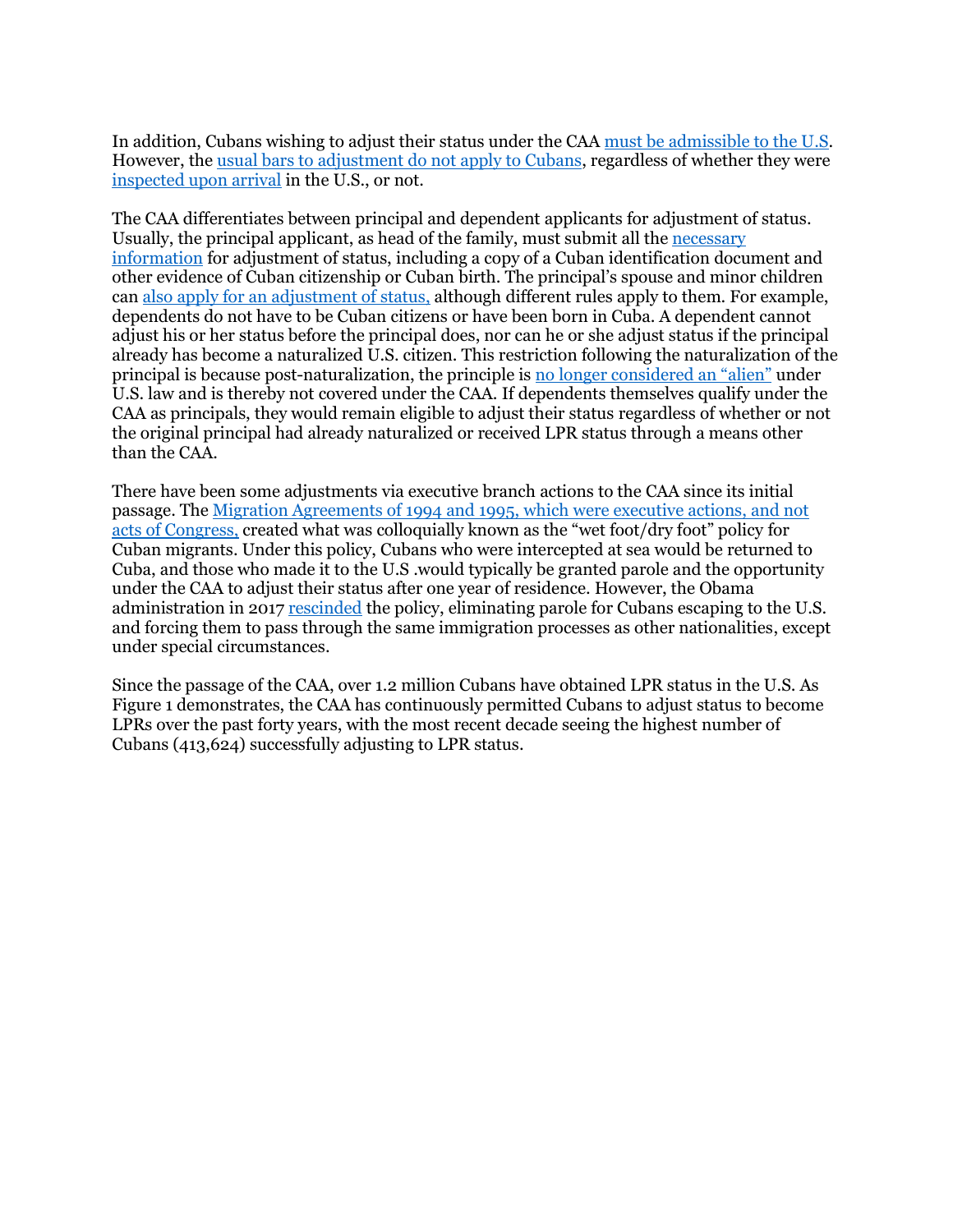

## Source: [DHS Yearbook of Immigration Statistics 2004-2019](https://www.dhs.gov/immigration-statistics/yearbook)

## *Adjustment Acts Following the Vietnam War*

Following the Vietnam War, Congress passed legislation to provide individuals who fled Southeast Asia a pathway to LPR status. However, unlike the CAA, post-Vietnam War adjustment was addressed by multiple pieces of legislation.

Shortly after the fall of Saigon, th[e Indochina Migration and Refugee Act of 1975,](https://www.govinfo.gov/content/pkg/STATUTE-89/pdf/STATUTE-89-Pg87.pdf#page=1) provided needed supplemental funding of [\\$405 million](https://history.house.gov/Exhibitions-and-Publications/APA/Historical-Essays/Growing-Diversity/Refugee-Crisis/) dedicated for the resettlement of Vietnamese, Cambodian, Laotian, and Hmong refugees. Like the [recent passage of supplemental Afghan](https://appropriations.house.gov/news/press-releases/house-passes-extending-government-funding-and-delivering-emergency-assistance)  [resettlement funding,](https://appropriations.house.gov/news/press-releases/house-passes-extending-government-funding-and-delivering-emergency-assistance) this bill did not provide an expedited pathway for adjustment. [Around](https://immigrationhistory.org/item/1975-indochina-migration-and-refugee-assistance-act/)  [135,000 refugees](https://immigrationhistory.org/item/1975-indochina-migration-and-refugee-assistance-act/) were admitted to the U.S., mostly through parole. Most of this first wave of refugees were [highly educated and skilled,](https://www.americanimmigrationcouncil.org/sites/default/files/research/RefugeestoAmericans.pdf) and feared reprisals for their close connections with the U.S. They were first airlifted to U.S. military bases in the Pacific – Wake Island, the Philippines, and Guam – and then transferred to [refugee centers](https://www.americanimmigrationcouncil.org/sites/default/files/research/RefugeestoAmericans.pdf) located at military bases in California, Arkansas, Florida, and Pennsylvania. The Southeast Asian migrants underwent cultural assimilation education, which included English language instruction, for multiple months. The refugees would receive federal economic support upon completion of these courses and the start of their new lives in the U.S.

The second bill, [H.R. 7769,](https://www.congress.gov/bill/95th-congress/house-bill/7769/text) which passed in 1977, amended the Indochina Migration and Refugee Assistance Act of 1975 to provide an expedited pathway for adjustment. The bill allowed previously evacuated Southeast Asian refugees present in the U.S. to adjust their parole status to LPR status. Refugees had to have been paroled into the U.S. after March 31, 1975, but before January 1, 1979, be physically present in the U.S. for at least two years and be admissible. H.R. 7769 also provided these refugees with social services, medical assistance, cash assistance, education access, and resettlement assistance. According to [DHS data,](https://www.dhs.gov/sites/default/files/publications/Yearbook_Immigration_Statistics_2004.pdf#page=71) 137,309 refugees were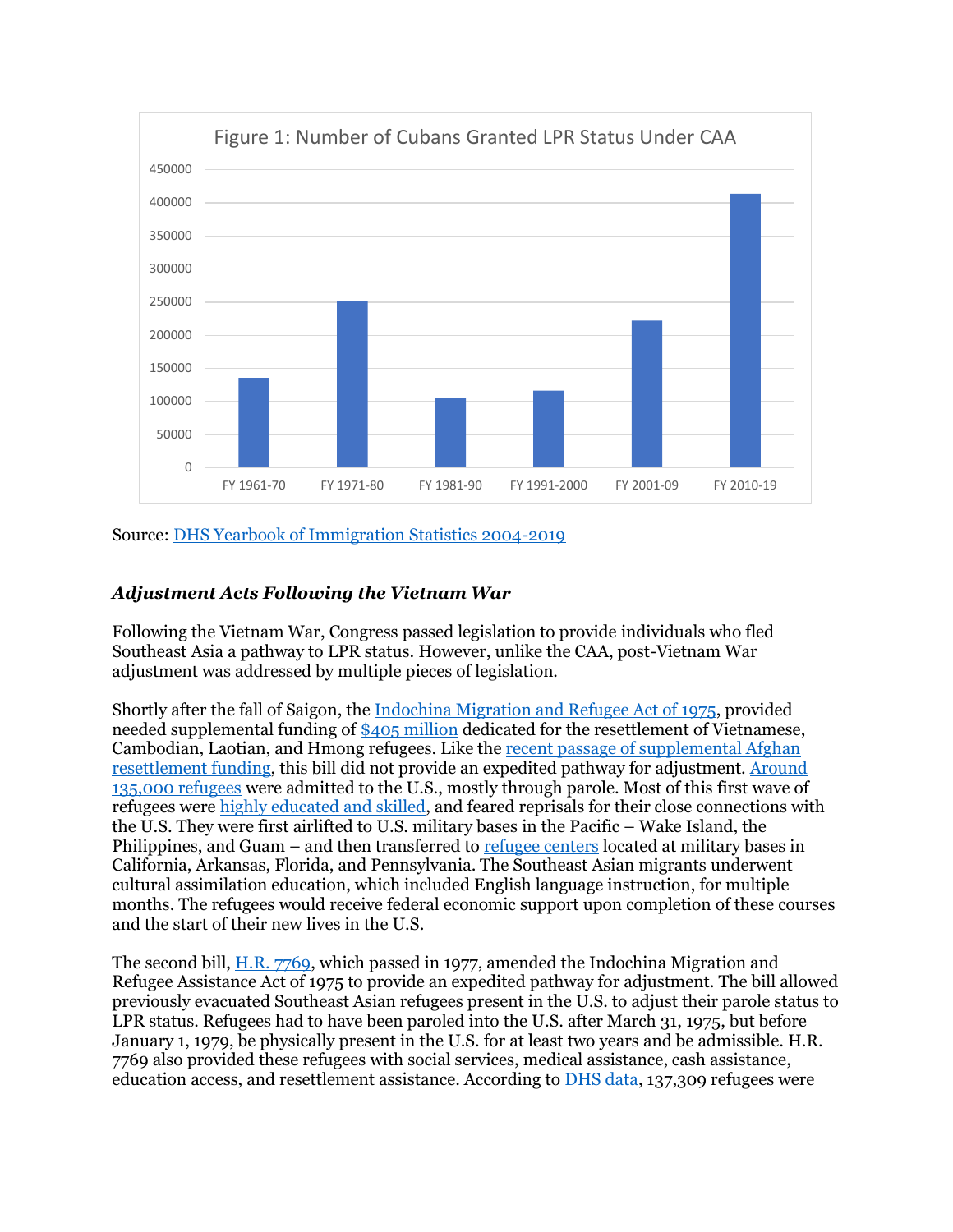granted LPR status under H.R. 7769 between 1971-1980, with 37,752 more obtaining LPR status between 1981-1990.

Finally, in 2000, Congress passed th[e Indochinese Parole Adjustment Act,](https://www.govinfo.gov/content/pkg/PLAW-106publ429/pdf/PLAW-106publ429.pdf#page=59) which was included in th[e Foreign Operations Appropriations Act of 2001.](https://www.justice.gov/sites/default/files/eoir/legacy/2003/07/09/fr09jy02-18.pdf) The Indochinese Parole Adjustment Act allowed additional Vietnamese, Cambodian, and Laotian migrants to adjust to LPR status. To be eligible, they must have been admissible to the U.S., have been physically present in the U.S. before October 1, 1997, and paroled into the U.S. via either the [Orderly Departure Program,](https://www.justice.gov/sites/default/files/eoir/legacy/2003/07/09/fr09jy02-18.pdf#page=2) a refugee camp in East Asia, or a UNHCR-administered camp for displaced persons in Thailand. [Work authorization was also available](https://www.uscis.gov/green-card/green-card-eligibility/green-card-through-the-indochinese-parole-adjustment-act) for these individuals. The legislation provided for a maximum of 5,000 migrants adjusting to LPR status under the program.

# *Iraqi Adjustment*

Congress acted multiple times to provide for the adjustment of Iraqi nationals following U.S. military interventions in the region. Following Operation Desert Storm (1991), Congress utilized the [FY 1999 Omnibus Appropriations Act](https://www.govinfo.gov/content/pkg/PLAW-105publ277/pdf/PLAW-105publ277.pdf) to create a pathway for Iraqi asylum seekers, mostly evacuated Kurds, to attain LPR status if they me[t certain prerequisites.](https://www.aila.org/infonet/ins-implents-adjustment-certain-iraqi-asylees) Under [Section 128](https://www.govinfo.gov/content/pkg/PLAW-105publ277/pdf/PLAW-105publ277.pdf#page=76) of that bill, Iraqi nationals who were U.S. government employees, employees of U.S.-based NGOs, or were evacuated to Guam by the U.S. government in 1996 or 1997, and who had asylum applications [processed on Guam](https://www.uscis.gov/sites/default/files/document/policy-manual-afm/afm23-external.pdf#page=154) between September 1, 1996 and April 30, 1997, would be eligible to adjust to LPR status. The timeline and requirements set out in the appropriations provisions applied to both principals and dependents. In [FY 1999,](https://www.dhs.gov/sites/default/files/publications/Yearbook_Immigration_Statistics_1999.pdf#page=36) 313 Iraqis were granted LPR status and by [FY 2001,](https://www.dhs.gov/sites/default/files/publications/Yearbook_Immigration_Statistics_2004.pdf#page=71) 4,206 Iraqis attained LPR status. In subsequent years, according to the federal government data, the number of additional adjustments under that enactment have been extremely low – less than 50 in total.

The appropriations provision was enacted following [Operation Pacific Haven](https://arsof-history.org/articles/v4n3_op_pacific_haven_page_1.html) (1996), in which more than 6,500 Iraqis, mostly Kurds, were evacuated by the U.S. military to Guam to protect them from threats against their safety by Saddam Hussein's government. These individuals [first](https://cdn.americanprogress.org/wp-content/uploads/issues/2009/01/pdf/iraqi_refugees.pdf?_ga=2.193983469.1730010169.1629311566-1965761269.1629311566#page=21)  [crossed the border into Turkey](https://cdn.americanprogress.org/wp-content/uploads/issues/2009/01/pdf/iraqi_refugees.pdf?_ga=2.193983469.1730010169.1629311566-1965761269.1629311566#page=21) where an initial security screening was conducted. They were then flown to Andersen Air Force Base in Guam where the asylum process would take place. [On](https://arsof-history.org/articles/v4n3_op_pacific_haven_page_2.html)  [Guam,](https://arsof-history.org/articles/v4n3_op_pacific_haven_page_2.html) these individuals would have their asylum applications processed (which on average took between [90 to 120 days\)](https://assets-global.website-files.com/60b7dbd50474252e6c8c4fc5/60f5a4b2256f0d8c188ef920_Truman-Center-SIV-Report.pdf#page=8), participate in English language classes, and even learn how to operate Western appliances and amenities, such as drying machines and fire alarms. Once their visas to the U.S. were approved, many religious organizations and family members volunteered to act as sponsors. In total, the operation in Guam cost around \$10 million, and was seen as highly successful.

Following Operation Iraqi Freedom (2003-11), Congress included an expedited pathway to LPR status for Iraqis in the U.S. who had served with U.S. forces or other government entities in the [National Defense Authorization Act of 2008](https://www.govinfo.gov/content/pkg/PLAW-110publ181/pdf/PLAW-110publ181.pdf) (NDAA). [Section 1244](https://www.govinfo.gov/content/pkg/PLAW-110publ181/pdf/PLAW-110publ181.pdf#page=394) of the 2008 NDAA provided protections to Iraqis who had provided at least one year of service to the U.S. government between March 20, 2003 and September 30, 2013, including providing assistance to the U.S. military, serving as U.S. embassy personnel, or working in other qualifying capacities, and feared for their safety as a result of their service. Under that provision, qualifying Iraqi nationals outside the U.S. were eligible to [receive SIVs](https://travel.state.gov/content/travel/en/us-visas/immigrate/special-immg-visas-iraqis-employed-us-gov.html), and were eligible to adjust to LPR status if already in the U.S. This legislation provided for [5,000 visas annually from FY 2008 to FY 2012](https://www.uscis.gov/policy-manual/volume-6-part-h-chapter-8) and [possible work authorization.](https://www.uscis.gov/green-card/green-card-eligibility/green-card-for-an-iraqi-who-was-employed-by-or-on-behalf-of-the-us-government) Subsequent related legislatio[n extended the program](https://www.congress.gov/113/plaws/publ42/PLAW-113publ42.pdf) until the end